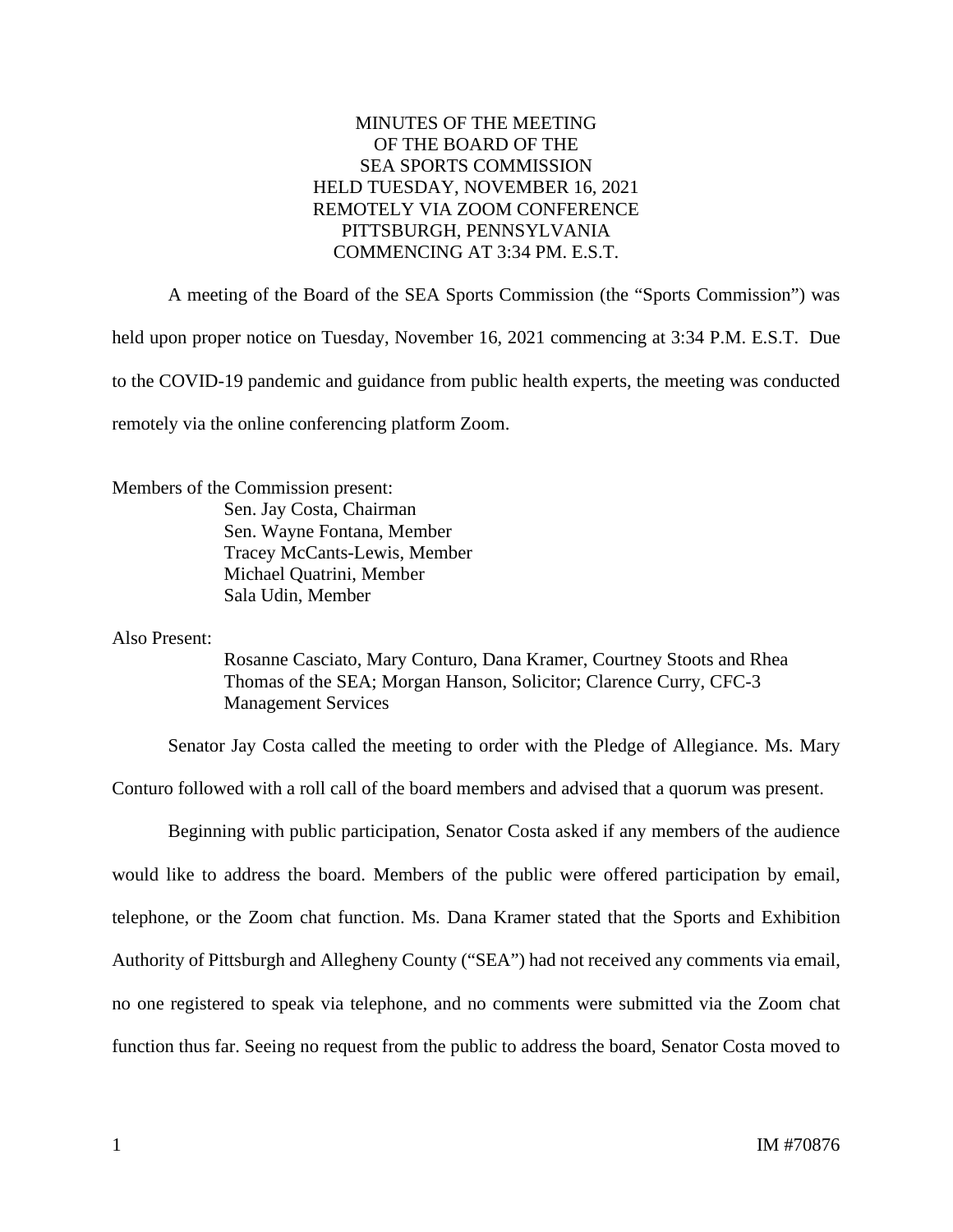the next item on the agenda, approval of the minutes from the meeting of October 5, 2021. A motion was made, seconded and unanimously approved.

Senator Costa continued to the next item on the agenda under new business, acceptance and adoption of amendments to Act 42 EDTF Restricted Account Programs and Procedures.

Ms. Conturo stated this item pertained to a discussion during the October 5, 2021, board meeting. The Act 42 EDTF Restricted Account Programs and Procedures ("Guidelines") originally provided that expenditures to be made under the Capital Repair Funding Program ("CRF Program"), which relates to the capital repairs and improvements that are the responsibility of the SEA with respect to Heinz Field, PNC Park, PPG Paints Arena, and the David L Lawrence Convention Center ("DLCC"), be reviewed by both the SEA Board and Sports Commission Board (which is a subcommittee of the SEA). During the discussion, it was noted that this results in a duplication of work. Mr. Morgan Hanson reviewed the Guidelines and provided a draft amendment which provides that expenditures that are required of the SEA under the Heinz Field, PNC Park and PPG Paints Arena leases or of the SEA as owner/operator of DLCC would be eligible expenditures of CRF Program funds, without further review of the Sports Commission Board. The amended Guidelines provide that the SEA will give a report to the Sports Commission outlining such expenditures on a yearly basis. This report would be due by January 31 and presented to the Sports Commission Board during the first quarter 2022 board meeting.

Mr. Hanson confirmed that Ms. Conturo's summary was correct and stated the revision of this item would make the operation of both boards more efficient while eliminating duplicative efforts by SEA staff and various members of the boards. The Sports Commission Board will receive a report each year and will have the opportunity to comment on how the CRF Program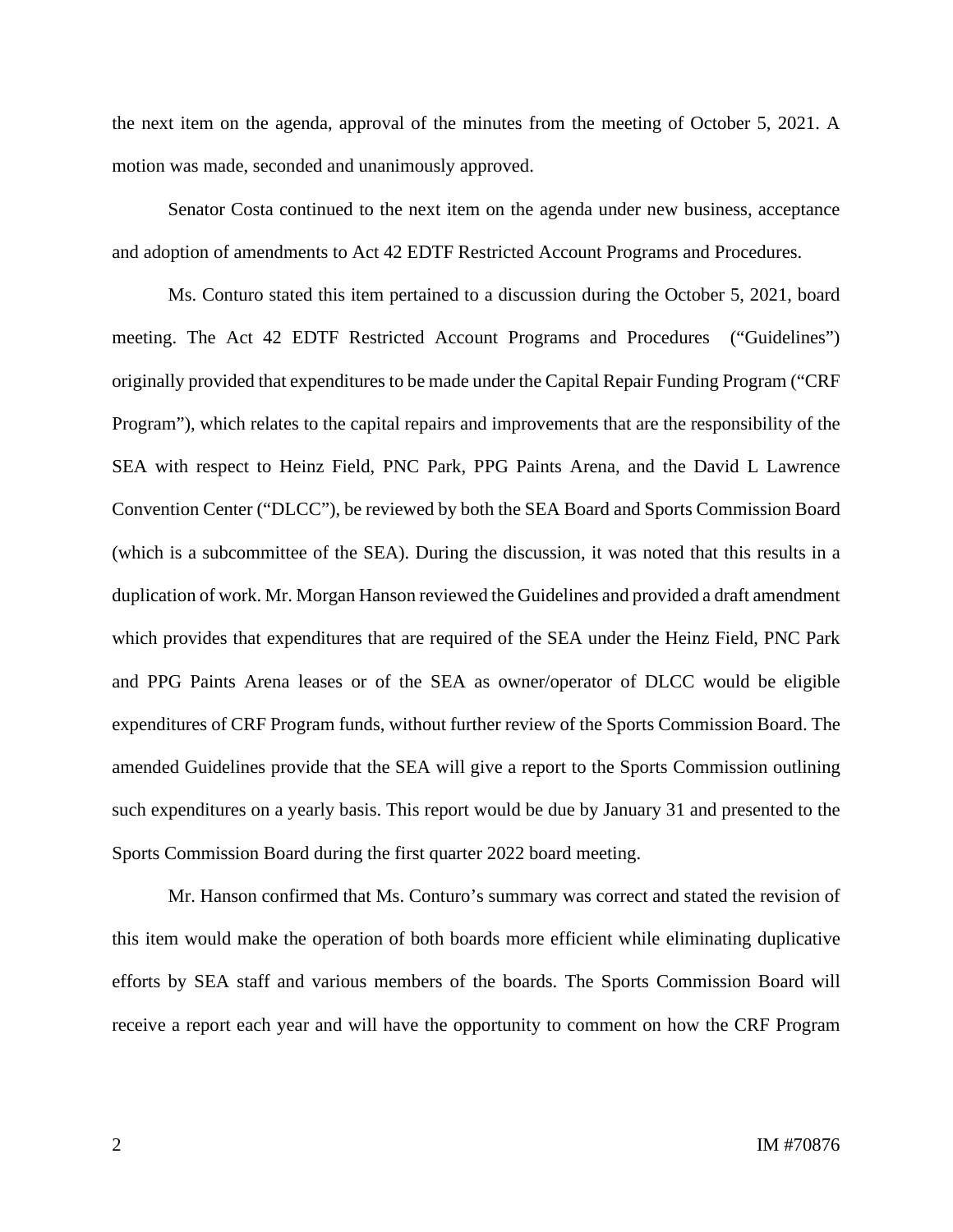money was used. Mr. Hanson confirmed the Sports Commission Board is not eliminated from

having oversight, only the duplicative effort of both boards is eliminated.

Senator Costa asked if there were any questions from the Board. Hearing none, he asked for a motion to approve. On a motion duly made, seconded, and unanimously carried, the following resolution was approved:

## **RESOLUTION NO. SC002**

RESOLVED that the amended ACT 42 EDTF Restricted Account Programs and Procedures, as adopted by the Sports & Exhibition Authority of Pittsburgh and Allegheny County (SEA) at its meeting of November 11, 2021, with appropriate information filled in and completed, are hereby accepted and adopted by the SEA Sports Commission; and further that the proper officers of the SEA Sports Commission are hereby authorized to do all acts as may be necessary and proper to carry out the intent and purpose of this Resolution. All resolutions or parts thereof inconsistent with the provisions of this Resolution are hereby repealed or rescinded, canceled or annulled so far as the same affects this Resolution.

Senator Costa continued to the next item on the agenda, approval of the budgeted uses of the Expense Subaccount for the SEA's 2022 operating budget.

Ms. Conturo stated that this item is in accordance with the Guidelines which note the annual allocation from the Commonwealth of Pennsylvania ("Commonwealth") would be used for three purposes: (1) the Sports Event Funding Program ("SEF Program"), (2) the CRF Program and (3) administrative costs. The Guidelines provide that 5% of each allocation is available for administrative costs. The Guidelines also state that the SEA is to provide staffing to the Sports Commission and each year, as part of the budgeting process, the SEA will submit to the Sports Commission the intended uses of the 5% to include in its operating budget for the following year. Ms. Conturo stated the SEA has received two allocations to date and 5% of each allotment, \$85,000 for 2020 and \$85,000 for 2021 for a total of \$170,000, is in the Expense Subaccount. This board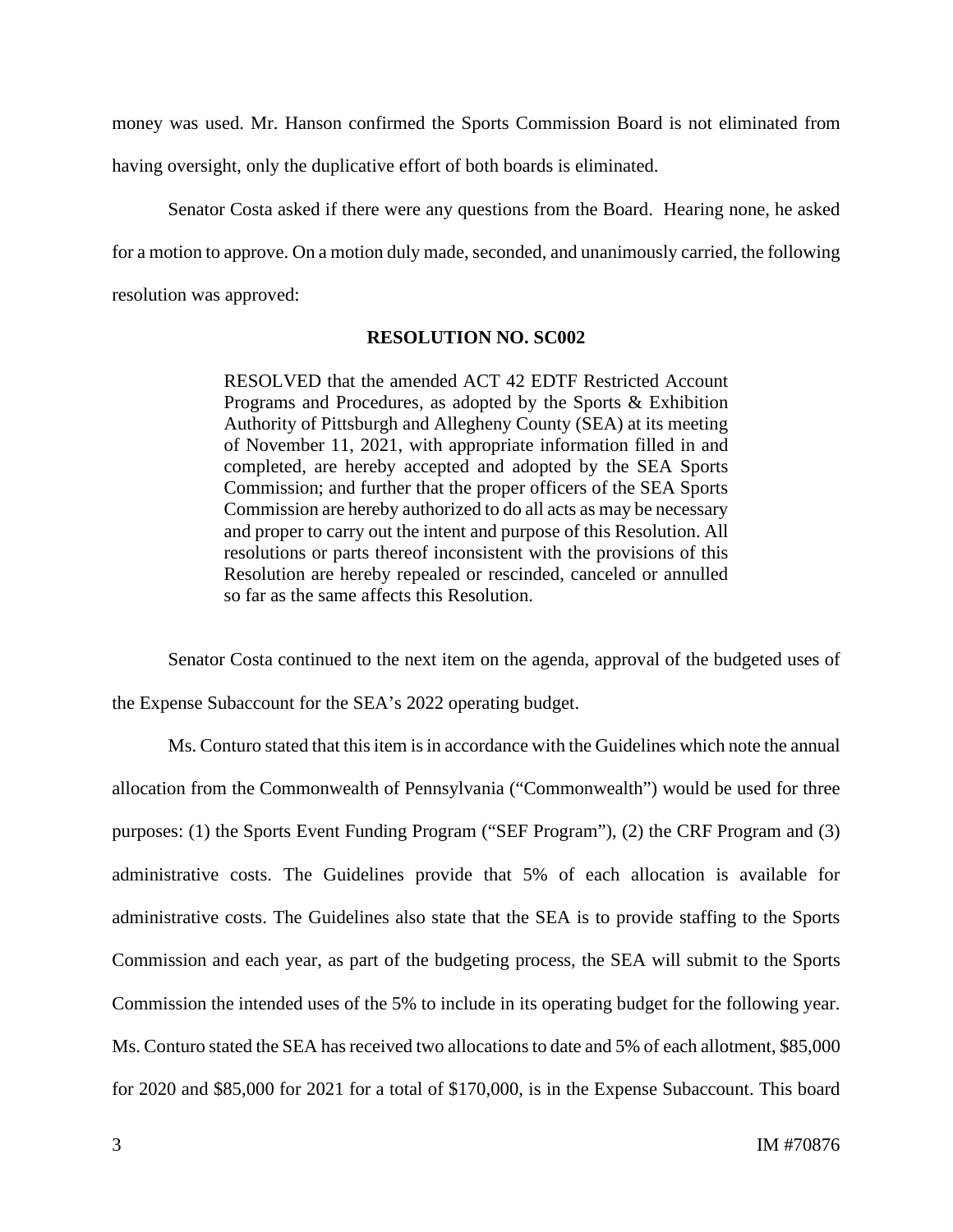action request is to reimburse the SEA for time and expenses regarding the following: forming the commission; development of the By-Laws of the SEA Sports Commission ("By-Laws"), Guidelines, website, SEF Program application and contract form; submission of information and required annual reports to the Commonwealth to receive funding; and providing oversight of the money and investments. This board action request provides a reimbursement for the last two years of work. Calendar year 2022's anticipated work will include receiving and reviewing SEF Program applications. Ms. Conturo stated that if this were to be approved, the \$170,000 would be included in the SEA's 2022 operating budget which would be considered by the SEA Board at its December 9, 2021 meeting. Information about the use of the funds will be included in the January 31, 2022 report, previously mentioned. This information would also be included in the required reports to the Commonwealth each year.

Senator Costa asked if there were any questions from the Board. He asked if this outline would cover administrative expenses through December 31, 2022.

Ms. Conturo confirmed he was correct.

Senator Costa stated that a new allocation for administrative costs would come in 2022 and the Board would look to adopt a similar budget measure for calendar year 2023.

Ms. Tracey McCants-Lewis asked if the expenses listed in the submissions were for work that was outsourced or was the work done "in-house".

Ms. Conturo stated that the only outsourced item to date is for the guidance provided by Dentons to the extent it entailed work by someone other than Mr. Hanson. She further stated Mr. Hanson has agreed to not charge for his time at the moment and is only charging if assistance is needed from an additional member(s) of his firm. A third-party auditing firm charge is expected in the future as there is a certificate that is required by the Commonwealth.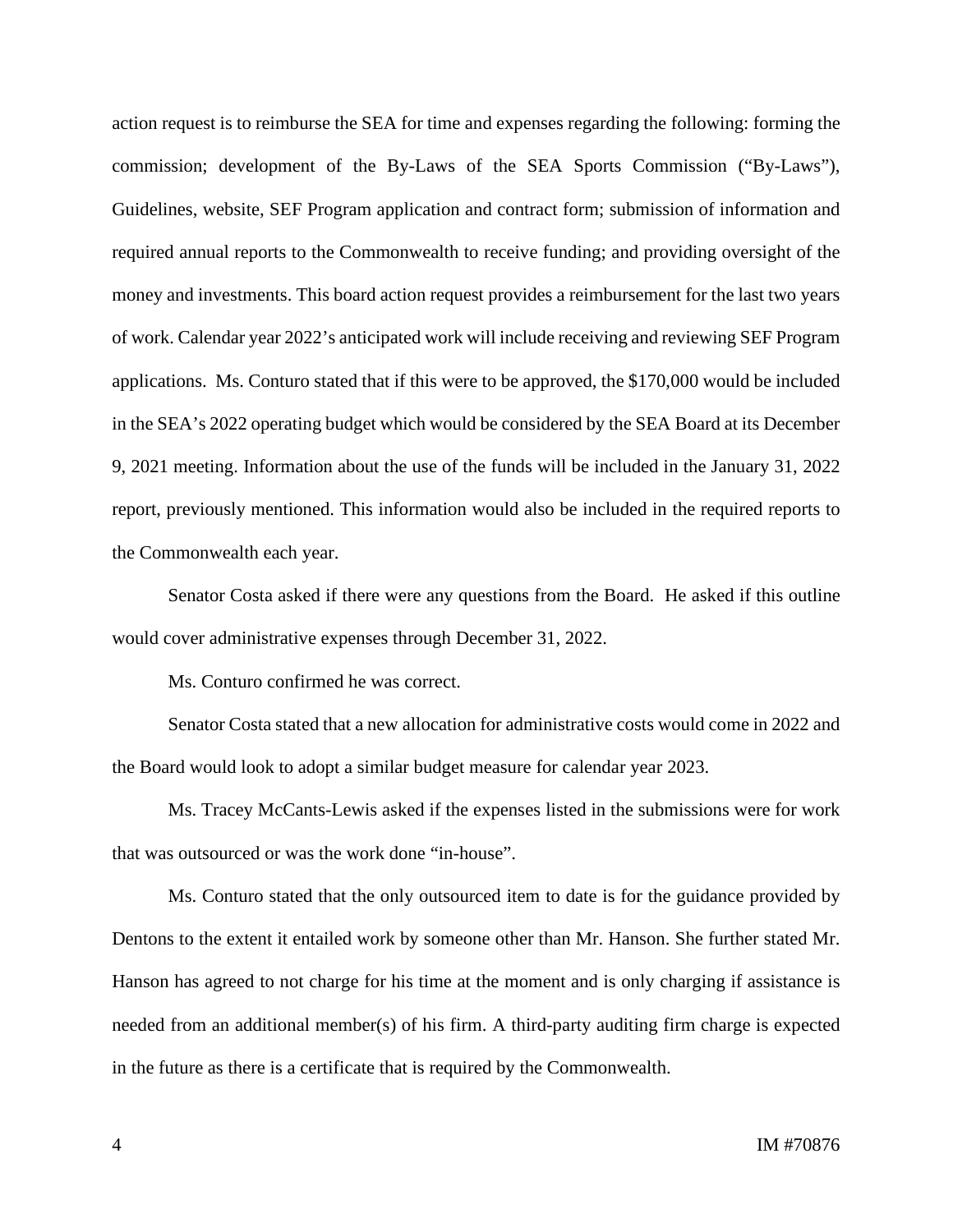Senator Costa stated the Sports Commission has had one application for the SEF Program to date and anticipates a greater number of applications to be reviewed in the next application period. Senator Costa asked if future applications and agreements would be reviewed internally and not need the assistance of an outside vendor.

Ms. Conturo stated that SEA staff expects to start the reviews in-house and to the extent submissions are more complicated and specialized, external assistance may be required. The SEF Program application and grant agreement is based on similar programs and should be able to be adapted to most events.

Mr. Michael Quatrini stated that given this is a new program, he would be in support of using professional advice outside the SEA in the program's initial phases in order to get it right. He stated given that money is available and we are in the initial stages of this program, now would be the time to consider external assistance.

Senator Costa agreed and stated Mr. Hanson's assistance would be needed on who would authorize the money for an outside organization to review in the future. He asked if there were any questions from the Board. Hearing none, he asked for a motion to approve. On a motion duly made, seconded, and unanimously carried, the following resolution was approved:

## **RESOLUTION NO. SC003**

RESOLVED that in accordance with the ACT 42 EDTF Restricted Account Programs and Procedures the SEA Sports Commission hereby approves the budgeted uses of the Expense Subaccount as presented; and further that the proper officers of the SEA Sports Commission are hereby authorized to do all acts as may be necessary and proper to carry out the intent and purpose of this resolution. All resolutions or parts thereof inconsistent with the provisions of this resolution are hereby repealed or rescinded, cancelled of annulled so far as the same affects this resolution.

Senator Costa continued to the next item on the agenda, updates.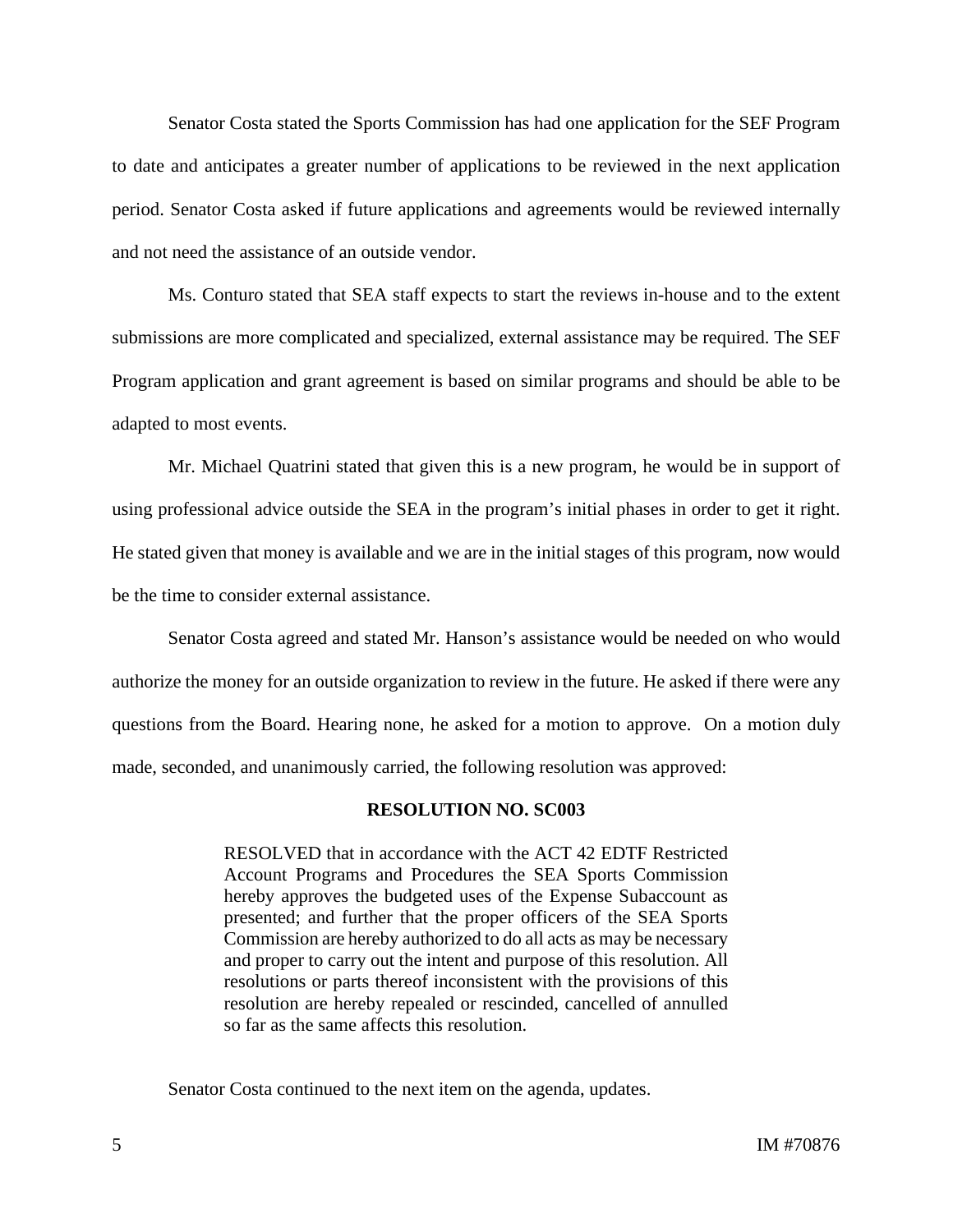Ms. Conturo provided an update to the SEF Program process. The Guidelines note acceptance of applications twice a year, January 15 and July 15. For the January 15, 2022, application round, SEA staff is planning to post the application December 1, 2021. A press release was discussed at the October 5, 2021 Sports Commission board meeting and Mr. Quatrini offered to assist.

Mr. Quatrini stated he was developing a comprehensive media list for press release distribution. Ms. Conturo provided him a first draft of a press release and the media list Allegheny County uses for press releases. He stated given the sports focus of the program, the release would need to include all the local major sports leagues. Mr. Quatrini is working on finalizing the press release for distribution on December 1, 2021, along with the application and is in the process of developing a list of who should receive this information separate and apart from local groups.

Senator Costa thanked Mr. Quatrini and stated that there needs to be a broader focus of groups outside the local area to participate in the application process. Senator Costa stated a marketing plan would be in place by December 1, 2021, and then asked the ending date to receive applications.

Ms. Conturo stated the Guidelines note the next application due date is January 15. In 2022, January 15 is a Saturday, and the following Monday is the Martin Luther King Jr. holiday. Therefore, the application due date has been adjusted to January 18, 2022.

Senator Costa confirmed we would accept applications starting December 1, 2021 through January 18, 2022. He stated the press release should provide an overview of the criteria and purpose of the SEF Program and SEA. He stated in regard to outreach, insight from the large sports organizations and universities and other sports commissions who do similar work would be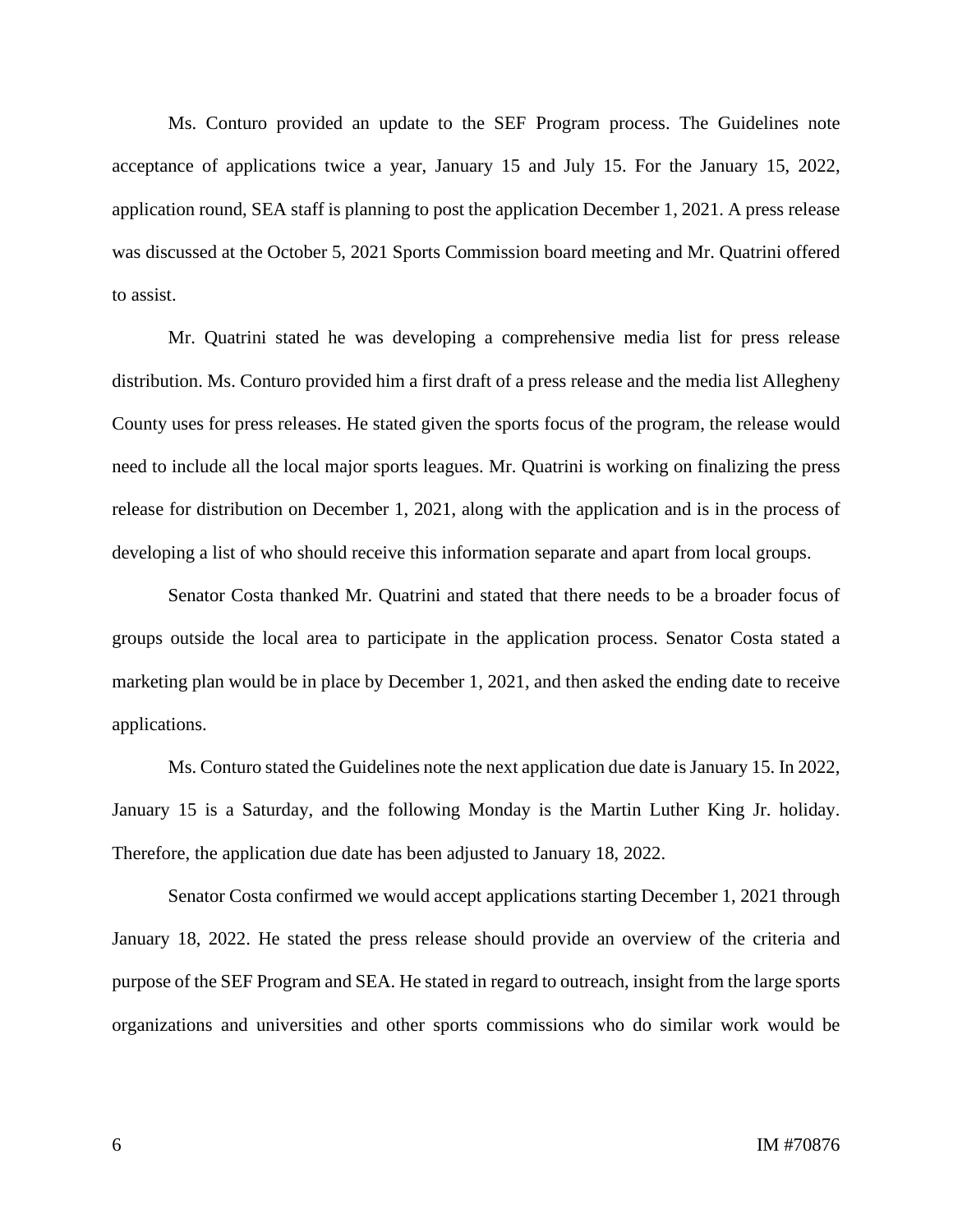beneficial. The professional teams will know the national organizations and Ms. McCants-Lewis will know who to contact.

Senator Wayne Fontana suggested outreach to colleges and universities also.

Mr. Quatrini stated that the Sports Commission Board and SEA staff need to be the ambassadors of the program to attract as many groups as possible. He stated he has preliminary tried to set-up preliminary conversations with the Pittsburgh Pirates, Pittsburgh Riverhounds and Pittsburgh Steelers to get their input on who they suggest sending program information on a nationwide level and would defer to Ms. McCants-Lewis' experience with hockey.

Senator Costa thanked Mr. Quatrini for his assistance and asked if there were any questions from the Board or any issue they'd like to raise under new business. Hearing none, he moved on to the next agenda item, public participation. Senator Costs asked if anyone in the audience desired to address the Board.

Ms. Kramer stated that the public was provided with three options for public participation: email, telephone, or the Zoom chat function. No public comments were submitted via email, and there were no registrations to submit a public comment via telephone or the Zoom chat function.

Ms. Conturo stated there was an additional update regarding the one partial SEF Program application received in July 2021. The SEA had follow-up conversations with America's Regatta but has not received any additional information to date. At this point, SEA staff will thank them for their application, let them know their information is incomplete and inform them of the next application period.

Senator Costa agreed and stated the groups who are not awarded SEF Program funds will need to be communicated with regarding the receipt of their application and, if declined, be provided with information on the next application period.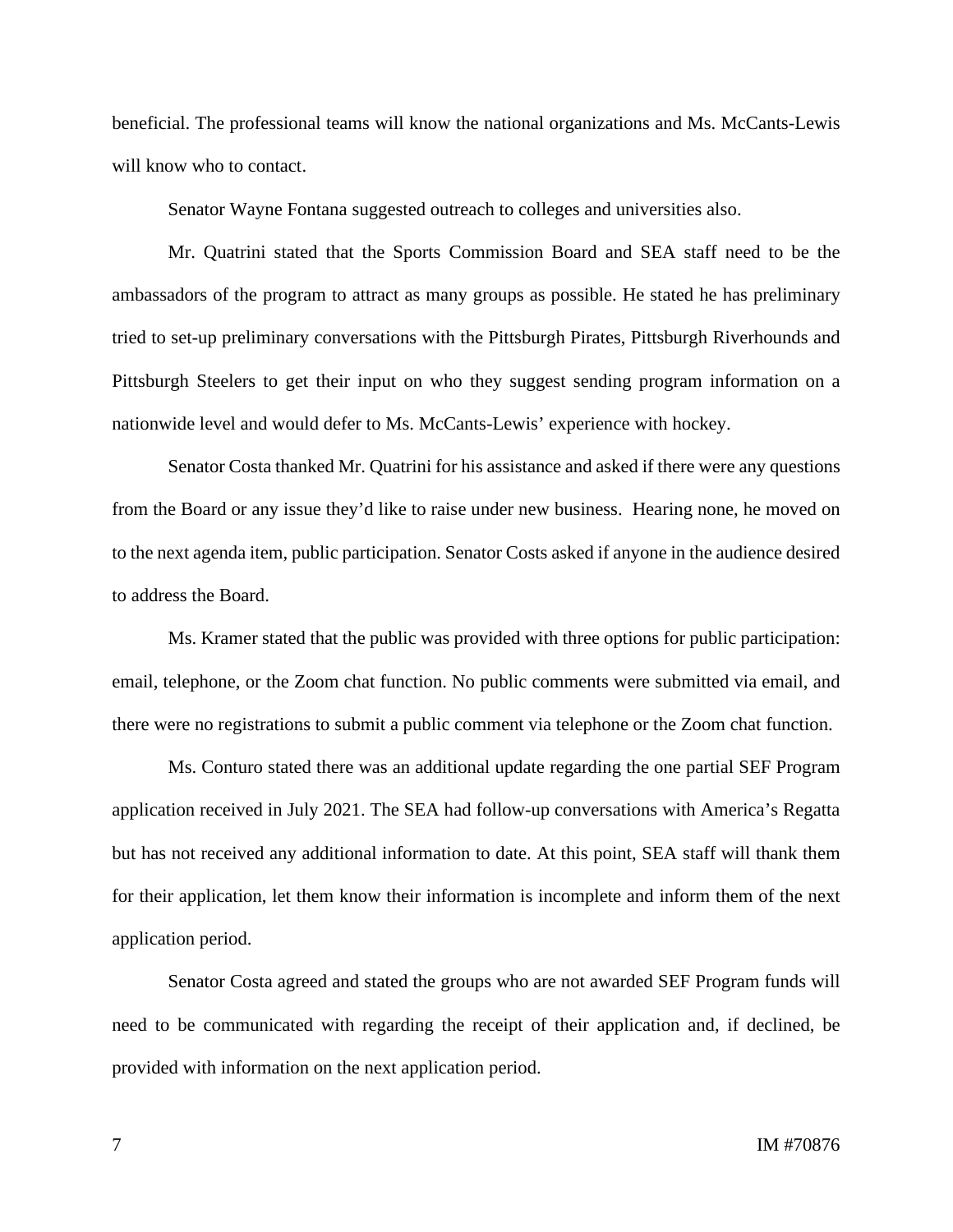Ms. McCants-Lewis asked whether individuals who apply and are not awarded funds would be provided information on why funding was not awarded in writing.

Mr. Quatrini stated in his grant making experience, a general letter informing the applicant of the decision to not award funds is sent and it includes the opportunity to meet with the applicant if they would like additional information. The additional meeting could happen via phone or Skype, is kept basic and offers critique. To automatically offer feedback for each individual applicant might be too burdensome.

Senator Costa agreed and stated groups should have the opportunity to review our decision and it should be in the form of a meeting. In addition to the critique, the SEA would offer technical assistance to groups, explain why they fell short and ways they can improve their application.

Ms. McCants-Lewis thanked Mr. Quatrini and Senator Costa and stated she feels it is important to give groups an opportunity in writing to gain the additional information.

Mr. Quatrini stated that technical help it going to be more important for less sophisticated or younger organizations. Groups affiliated with national organizations will be able to put together a more precise grant application whereas regional sports groups may not have the needed resources as they are typically volunteer-based organizations. By providing technical support during the application process, we will hopefully be able to accommodate a broader range of organizations.

Senator Costa agreed and stated that as we go through the application process, we will identify an application review person to develop an internal process and ensure there is consistency when reviewing applications.

Ms. Conturo stated SEA staff has developed a form to complete for each application that could be used to summarize for the Sports Commission Board the elements reviewed and analysis on each. A consistent way of reviewing applications will be developed and kept on record.